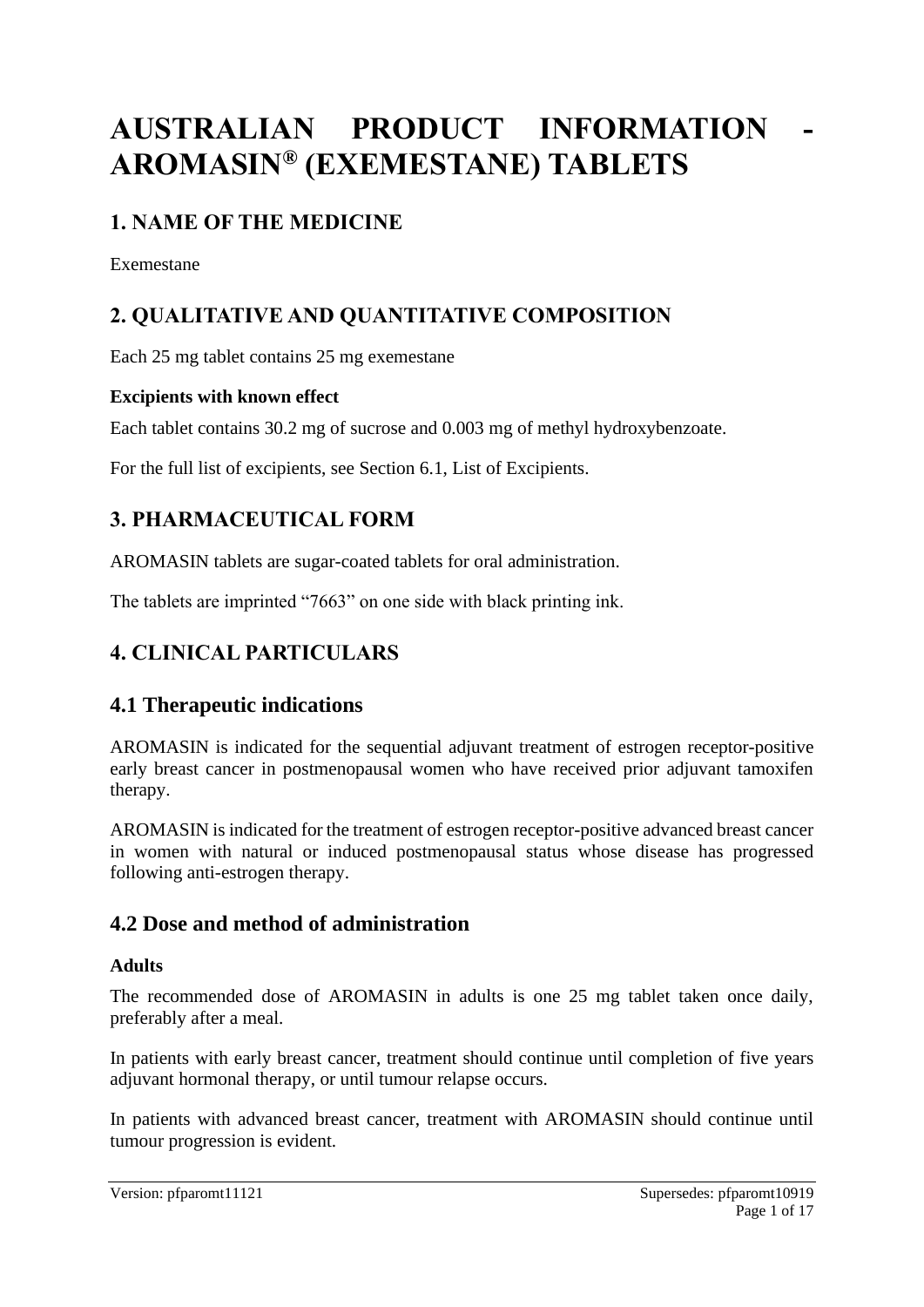No dose adjustments are required for patients with hepatic or renal insufficiency.

### **Paediatric use**

Not recommended for use in children.

# **4.3 Contraindications**

AROMASIN tablets are contraindicated in pregnant or lactating women and in patients with a known hypersensitivity to the medicine or to any of the excipients.

# **4.4 Special warnings and precautions for use**

Check the following before use.

Because of its mode of action, AROMASIN should not be administered to women with premenopausal endocrine status. Whenever clinically appropriate, confirmation of postmenopausal status may be assisted by laboratory tests, such as assessment of luteinising hormone (LH), follicle stimulating hormone (FSH) and estradiol levels.

Routine assessment of 25-hydroxy vitamin D levels prior to the start of aromatase inhibitor treatment should be considered, due to the high prevalence of severe deficiency associated in women with early breast cancer. Women with Vitamin D deficiency should receive supplementation with Vitamin D.

### **Bone mineral density and fracture risk**

Overall, in trial 031, the incidence of fracture was greater in patients treated with AROMASIN than tamoxifen (see Section 4.8, Adverse effects (undesirable effects)). Treatment-emergent fractures were more frequent in AROMASIN patients (4.5%) than in tamoxifen patients (3.3%). When all fractures reported on-treatment and during follow-up are considered, the incidence was significantly greater in AROMASIN patients (7.3%) compared with tamoxifen patients  $(5.2\%)$ , p=0.004.

Reductions in bone mineral density (BMD) over time are seen with AROMASIN use. In a substudy of trial 031 in early breast cancer, patients who received 2-3 years of AROMASIN after 2-3 years of tamoxifen (n=86) had a higher loss of BMD while on treatment than patients who received continuous tamoxifen (n=100) (mean % change from baseline for BMD at 36 months: -3.37 [spine], -2.96 [total hip] for AROMASIN and -1.29 [spine], -2.02 [total hip], for tamoxifen).

As AROMASIN is a potent estrogen lowering agent, reduction in BMD can be anticipated. During adjuvant treatment with AROMASIN, women with osteoporosis or at risk of developing osteoporosis should have their BMD formally assessed by bone densitometry at the commencement of treatment and at regular intervals thereafter. Treatment or prophylaxis for osteoporosis should be initiated as appropriate and carefully monitored.

### **Use in hepatic impairment**

See Section 5.2, Pharmacokinetic properties.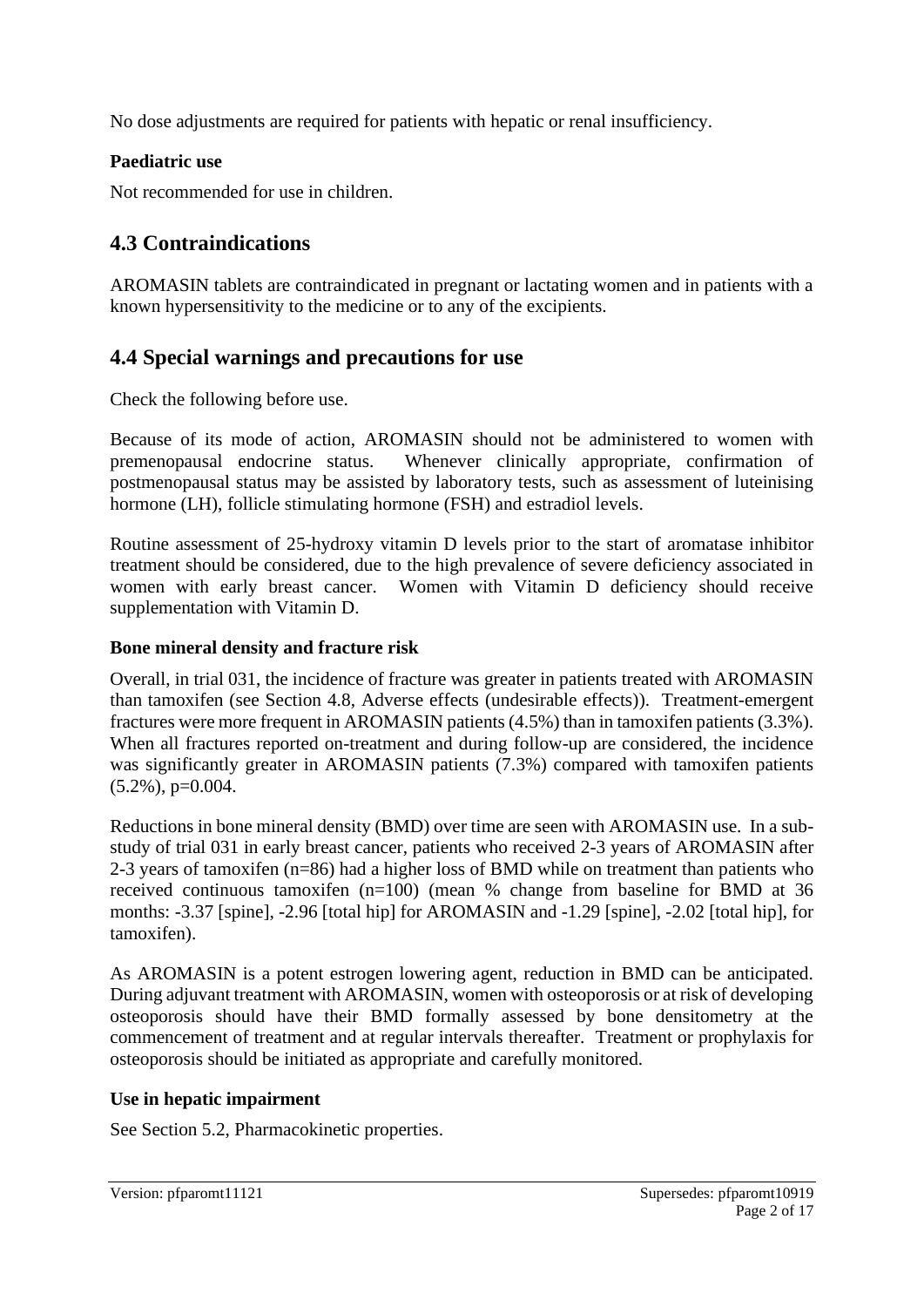### **Use in renal impairment**

See Section 5.2, Pharmacokinetic properties.

### **Use in the elderly**

No data available.

#### **Paediatric use**

Not recommended for use in children.

### **Effects on laboratory tests**

Elevation of serum hepatic function tests (especially ALT and GGT) and alkaline phosphatase have been occasionally observed. In the pivotal controlled study these elevations occurred mainly in patients with liver or bone metastasis or other impaired liver conditions, except for the elevations in GGT. Decreases in WBC, especially lymphocytes, were also observed.

### **4.5 Interactions with other medicines and other forms of interactions**

AROMASIN should not be coadministered with estrogen-containing products as these would negate its pharmacological action.

No formal drug interaction studies have been carried out. *In vitro* evidence showed that the medicine is metabolised through cytochrome P450 (CYP) 3A4 and aldoketoreductases and does not inhibit any of the major CYP isoenzymes. In a clinical pharmacokinetic study, the specific inhibition of CYP 3A4 by ketoconazole showed no significant effects on the pharmacokinetics of exemestane. A possible decrease of exemestane plasma levels by known inducers of CYP 3A4 cannot be excluded. AROMASIN should be used cautiously with drugs that are metabolised via CYP 3A4 and have a narrow therapeutic window.

### **4.6 Fertility, pregnancy and lactation**

### **Effects on fertility**

Untreated female rats showed reduced fertility when mated to males treated with 500 mg/kg/day exemestane (approximately 200 times the recommended human dose on a mg/m<sup>2</sup> basis). Exemestane given to female rats showed no effects on female fertility parameters (*e.g.* ovarian function, mating behaviour, conception rate) at doses up to 20 mg/kg/day (approximately 8 times the human dose on a mg/m<sup>2</sup> basis), but mean litter size was decreased at this dose. In general toxicology studies, changes in the ovary, including atrophy, tubulostromal hyperplasia, an increase in ovarian cysts and a decrease in corpora lutea were observed with variable frequency in mice, rats and/or dogs at doses that ranged from 3-20 times the human dose on a mg/m<sup>2</sup> basis.

### **Use in pregnancy – Pregnancy Category C**

Exemestane should not be used in women who are or may become pregnant because it may cause harm to the fetus (see Section 4.3, Contraindications). Exemestane disrupts estrogen dependent metabolism and may result in abortion. Studies in animals have shown reproductive toxicity.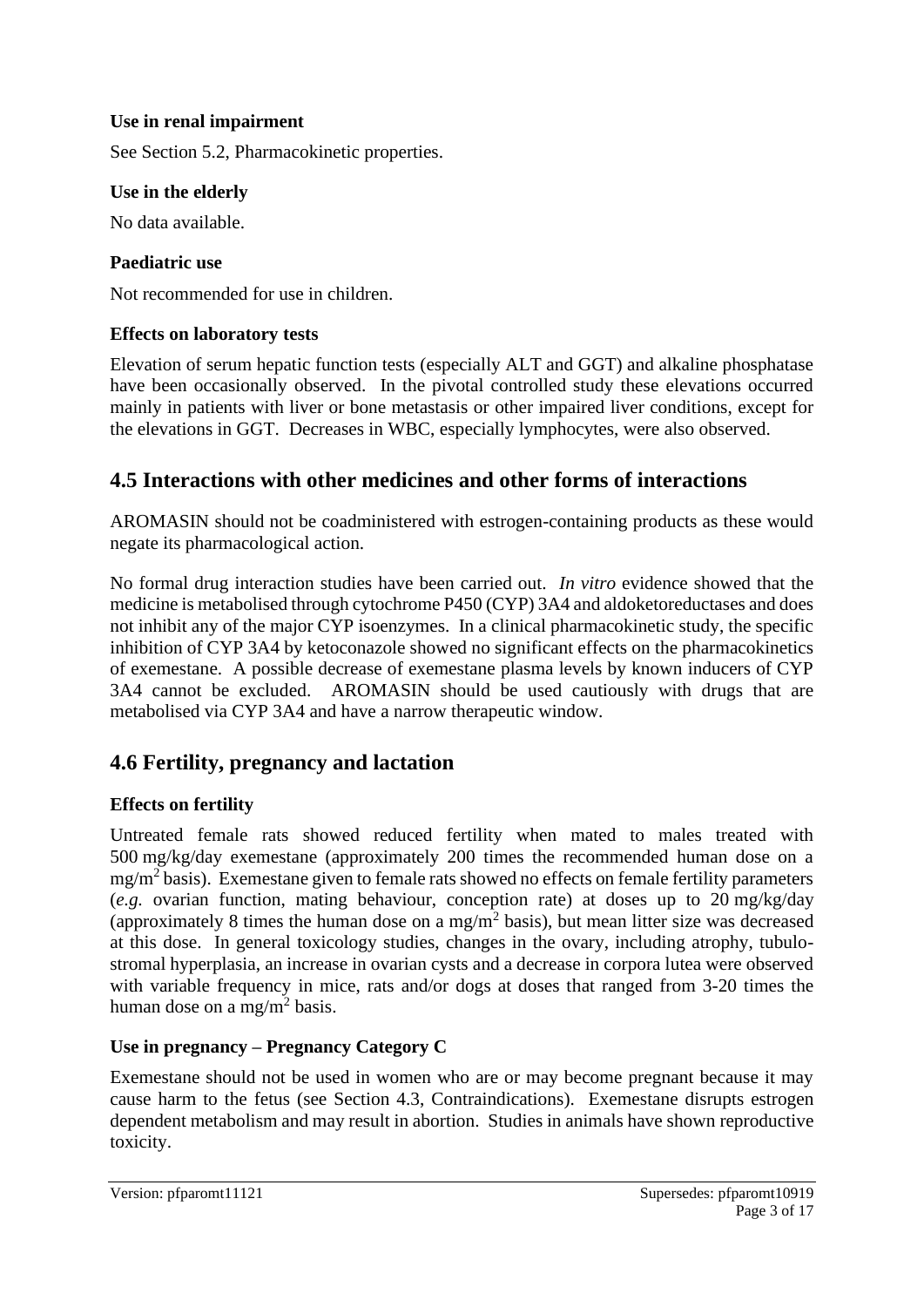In animal reproduction studies in rats and rabbits, exemestane was embryotoxic, fetotoxic, and abortifacient. In rats the concentration of exemestane and its metabolites was approximately equivalent in maternal and fetal blood. When rats were administered exemestane from 14 days prior to mating until either days 15 or 20 of gestation, and resuming for the 21 days of lactation, an increase in placental weight was seen at 4 mg/kg/day (approximately 1.5 times the recommended human daily dose on a mg/m<sup>2</sup> basis). Prolonged gestation and abnormal or difficult labour were observed at doses equal to or greater than 20 mg/kg/day (approximately 7.5 times the recommended human daily dose on a mg/m<sup>2</sup> basis). Increased resorption, reduced number of live fetuses, decreased fetal weight and retarded ossification were also observed at these doses. No malformations were noted when exemestane was administered to pregnant rats during the organogenesis period at doses up to 810 mg/kg/day (approximately 320 times the recommended human dose on a mg/m<sup>2</sup> basis). Daily doses of exemestane, given to rabbits during organogenesis caused a decrease in placental weight at 90 mg/kg/day (approximately 70 times the recommended human daily dose on a mg/m<sup>2</sup> basis). In the presence of maternal toxicity, abortions, an increase in resorptions and a reduction in fetal body weight were seen at 270 mg/kg/day (approximately 210 times the recommended human dose on a mg/m<sup>2</sup> basis). There was no increase in the incidence of malformations in rabbits at doses up to 270 mg/kg/day.

There are no studies in pregnant women using AROMASIN. AROMASIN is indicated for postmenopausal women. If there is exposure to AROMASIN during pregnancy, the patient should be advised of the potential hazard to the fetus and potential risk for loss of the pregnancy.

### **Use in lactation**

AROMASIN is contraindicated in pregnant women and only indicated in postmenopausal women. Exemestane and/or its metabolites appeared in rat milk within 15 minutes of oral administration of radiolabelled exemestane. Concentrations of exemestane and its metabolites were approximately equivalent in the milk and plasma of rats for 24 hours after a single oral dose of 1 mg/kg <sup>14</sup>C-exemestane. It is not known whether exemestane is excreted in human milk. Because many drugs are excreted in human milk, AROMASIN should not be used in women who are lactating.

# **4.7 Effects on ability to drive and use machines**

AROMASIN is unlikely to impair the ability of patients to drive and operate machinery. However, drowsiness, somnolence, asthenia and dizziness have been reported with the use of the medicine. Patients should be advised that, if these events occur, their physical and/or mental abilities required for operating machinery or driving a car may be impaired.

# **4.8 Adverse effects (undesirable effects)**

AROMASIN was generally well tolerated across all clinical studies; adverse events were usually mild to moderate.

The discontinuation rate due to adverse events was 7.4% in patients with early breast cancer receiving adjuvant treatment with AROMASIN following initial adjuvant tamoxifen therapy. The most commonly reported adverse reactions were hot flush (22%), arthralgia (18%) and fatigue (16%).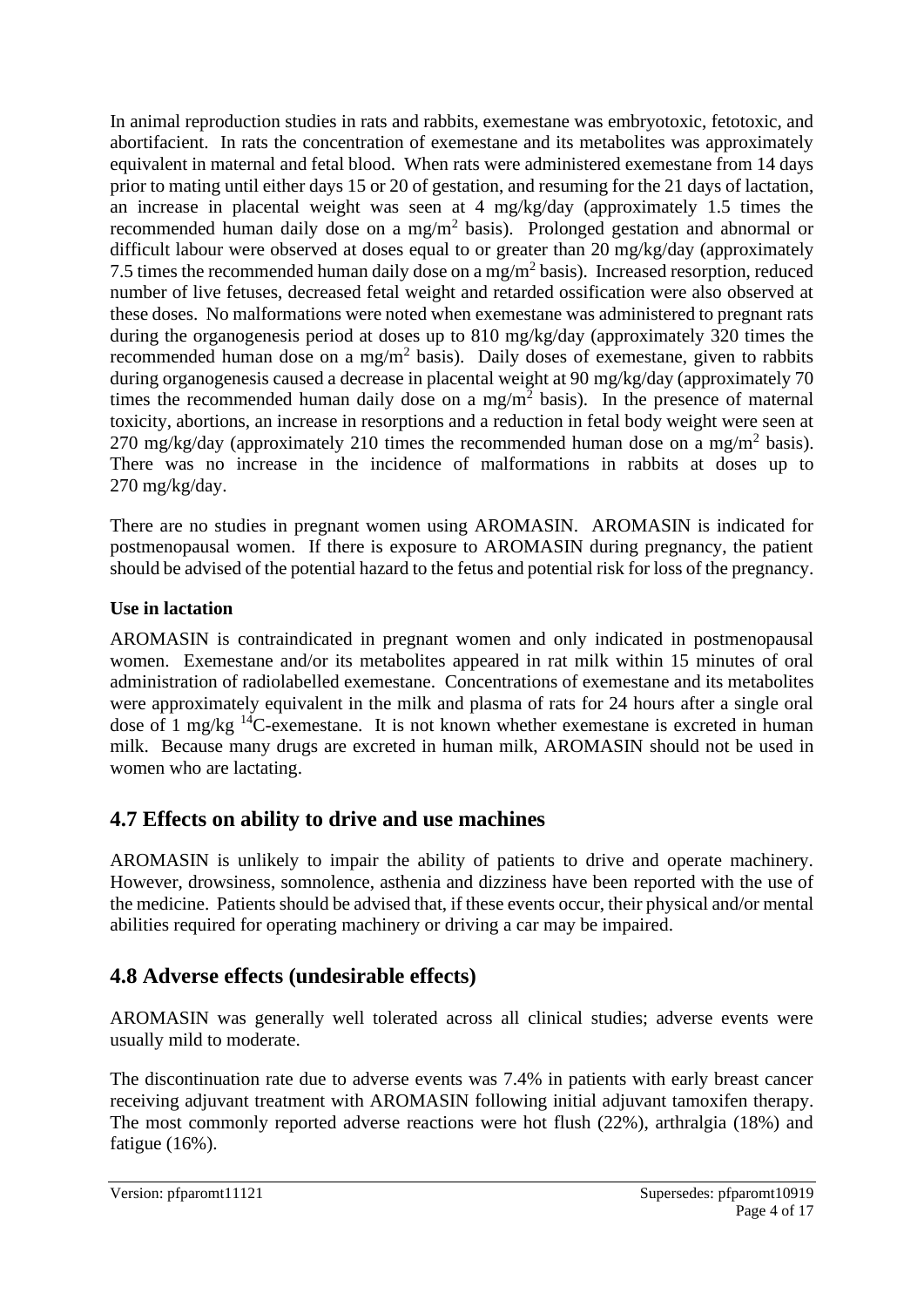The discontinuation rate due to adverse events was 2.8% in the overall patient population with advanced breast cancer. The most commonly reported adverse reactions were hot flush (14%) and nausea (12%).

Most adverse reactions can be attributed to the normal pharmacological consequences of estrogen deprivation (*e.g.* hot flush).

Adverse events in which a causal relationship with AROMASIN could not be excluded are listed below by system organ class and by frequency. Frequencies are defined as: very common (≥10%), common (≥1%, <10%), uncommon (≥0.1%, <1%), rare (≥0.01%, <0.1%).

#### **General disorders and administration site conditions**

Very common: Pain, fatigue.

Common: Peripheral oedema (including leg oedema), asthenia.

#### **Gastrointestinal disorders**

| Very common: | Abdominal pain, nausea. |
|--------------|-------------------------|
|--------------|-------------------------|

Common: Vomiting, diarrhoea, constipation, dyspepsia.

#### **Investigations**

Very common: Hepatic enzyme increased (including ALT increased, GGT increased), blood bilirubin increased, blood alkaline phosphatase increased.

#### **Metabolism and nutrition disorders**

Common: Anorexia.

#### **Nervous system disorders**

Very common: Headache, dizziness.

Common: Carpal tunnel syndrome.

Rare: Somnolence

#### **Psychiatric disorders**

Very common: Depression, insomnia.

#### **Vascular disorders**

Very common: Hot flush.

#### **Skin and subcutaneous tissue disorders**

Very common: Hyperhidrosis.

Common: Alopecia, rash.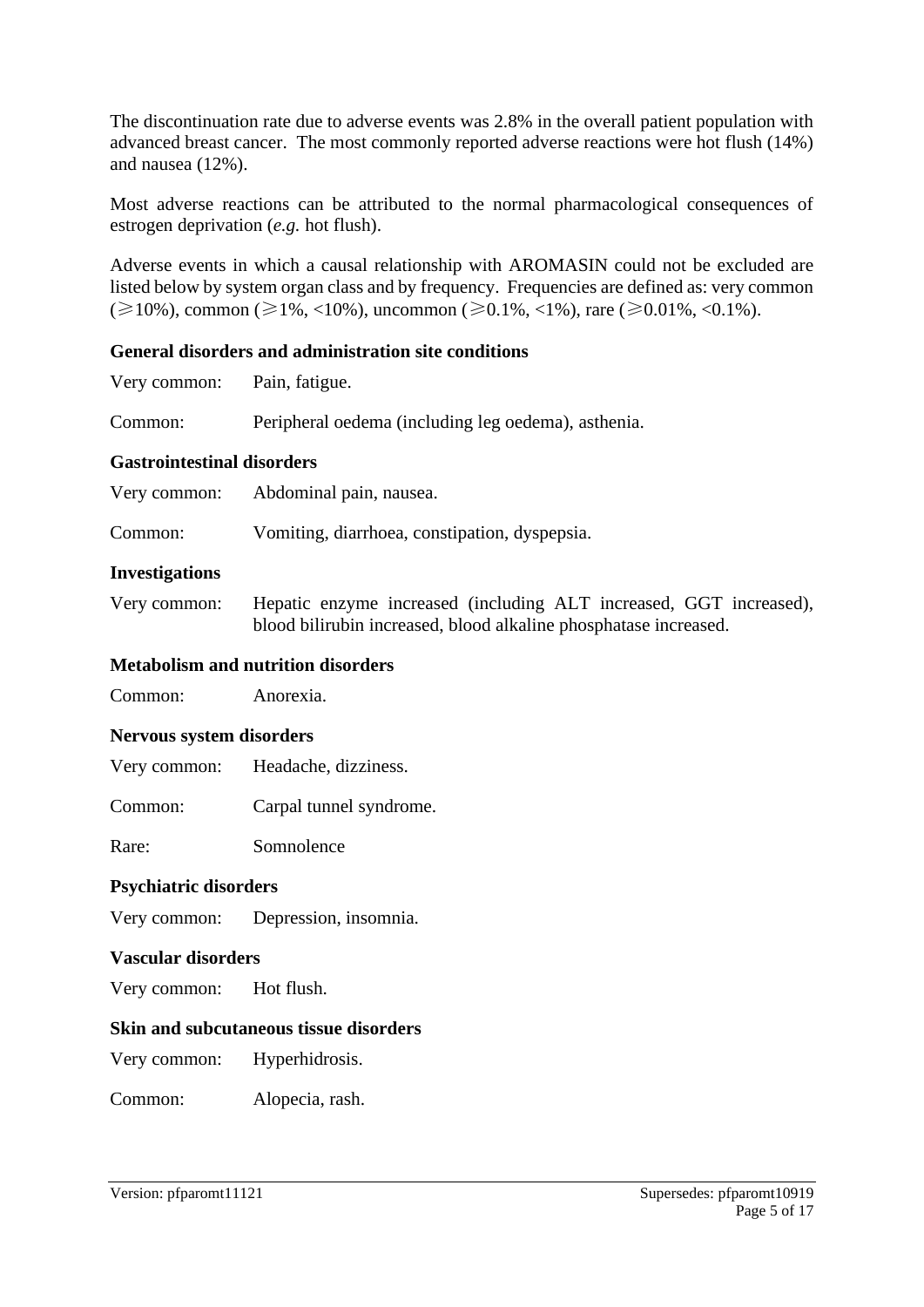#### **Musculoskeletal and connective tissue disorders**

| Very common: | Joint and musculoskeletal pain <sup>®</sup> . |  |
|--------------|-----------------------------------------------|--|
|              |                                               |  |

Common: Fracture, osteoporosis.

#### **Blood and lymphatic system disorders**

| Very common: | Leukopenia <sup>#</sup>       |
|--------------|-------------------------------|
| Uncommon:    | Thrombocytopenia <sup>#</sup> |

Unknown: Lymphocyte decrease<sup>#</sup>

∞ Includes: arthralgia, and less frequently pain in limb, osteoarthritis, back pain, arthritis, myalgia and joint stiffness.

# Events observed in patients with advanced breast cancer.

Treatment emergent adverse events and illnesses including all causalities and occurring with an incidence of  $\geq$ 5% in either treatment group in study 031 during or within one month of the end of the study are shown in Table 1.

| Table 1. Adverse events <sup>1</sup> and illnesses with incidence $\geq$ 5% and/or a significant difference <sup>†</sup> |  |
|--------------------------------------------------------------------------------------------------------------------------|--|
| between AROMASIN and tamoxifen in study 031 in early breast cancer (median follow-                                       |  |
| up about 52 months)                                                                                                      |  |

|                                      | % of patients   |                          |  |
|--------------------------------------|-----------------|--------------------------|--|
| Body system and adverse events by    | <b>AROMASIN</b> | <b>Tamoxifen</b>         |  |
| <b>MedDRA</b> dictionary             | 25 mg daily     | 20 mg daily <sup>2</sup> |  |
|                                      | $(N=2249)$      | $(N=2279)$               |  |
| <b>Cardiovascular</b>                |                 |                          |  |
| Hypertension                         | 9.9             | 8.4                      |  |
| Thromboembolism <sup>‡</sup>         | 0.7             | 1.8                      |  |
| <b>Gastrointestinal</b>              |                 |                          |  |
| Nausea <sup>3</sup>                  | 8.9             | 9.1                      |  |
| Diarrhoea <sup>‡</sup>               | 4.2             | 2.2                      |  |
| Gastric ulcer <sup>‡</sup>           | 0.7             | < 0.1                    |  |
| <b>General disorders</b>             |                 |                          |  |
| Hot flush                            | 21.8            | 20.1                     |  |
| Fatigue <sup>3</sup>                 | 16.3            | 15.1                     |  |
| Gynaecological                       |                 |                          |  |
| Vaginal haemorrhage                  | 4.0             | 5.3                      |  |
| Endometrial hyperplasia <sup>‡</sup> | < 0.1           | 0.9                      |  |
| Uterine polyp $\ddagger$             | 0.4             | 1.8                      |  |
| Uterine polypectomy                  | 0.2             | 0.8                      |  |
| <b>Investigations</b>                |                 |                          |  |
| Weight increased                     | 5.7.            | 6.1                      |  |
| <b>Metabolism and nutrition</b>      |                 |                          |  |
| Hypercholesterolaemia <sup>‡</sup>   | 3.7             | 2.1                      |  |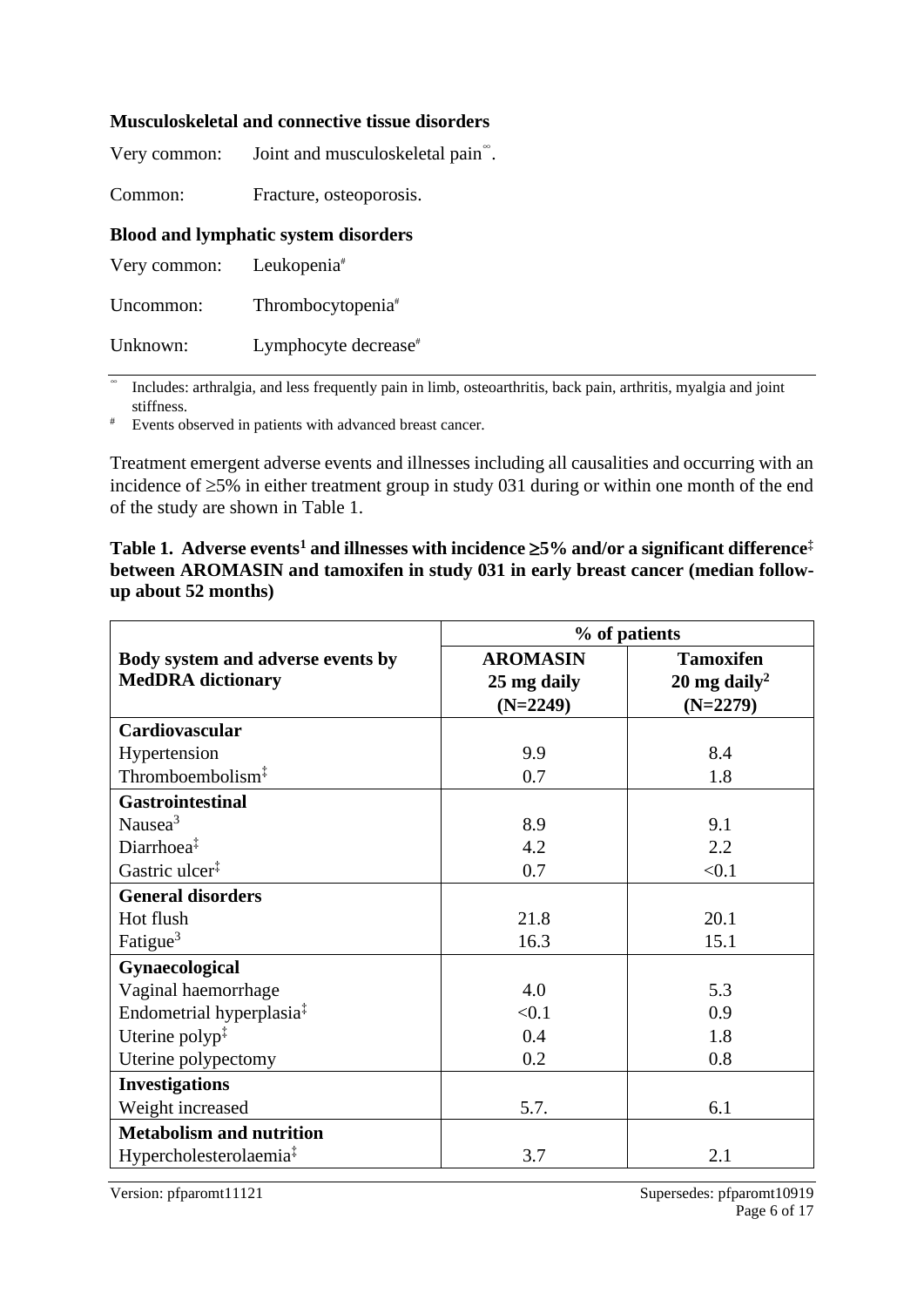|                                                               | % of patients                                |                                                            |  |
|---------------------------------------------------------------|----------------------------------------------|------------------------------------------------------------|--|
| Body system and adverse events by<br><b>MedDRA</b> dictionary | <b>AROMASIN</b><br>25 mg daily<br>$(N=2249)$ | <b>Tamoxifen</b><br>20 mg daily <sup>2</sup><br>$(N=2279)$ |  |
| <b>Musculoskeletal</b>                                        |                                              |                                                            |  |
| Arthralgia <sup>†</sup>                                       | 17.6                                         | 10.8                                                       |  |
| Back pain                                                     | 9.3                                          | 7.7                                                        |  |
| Pain in limb                                                  | 6.4                                          | 4.7                                                        |  |
| Osteoarthritis <sup>‡</sup>                                   | 6.1                                          | 4.7                                                        |  |
| Osteoporosis                                                  | 5.2                                          | 2.9                                                        |  |
| Muscle cramp <sup>‡</sup>                                     | 1.4                                          | 3.2                                                        |  |
| <b>Nervous system</b>                                         |                                              |                                                            |  |
| Headache $3$                                                  | 13.6                                         | 11.2                                                       |  |
| Dizziness <sup>3</sup>                                        | 10.0                                         | 8.8                                                        |  |
| Paraesthesia <sup>‡</sup>                                     | 2.8                                          | 1.0                                                        |  |
| Carpal tunnel syndrome <sup>‡</sup>                           | 2.8                                          | 0.2                                                        |  |
| Neuropathy <sup>‡</sup>                                       | 0.5                                          | < 0.1                                                      |  |
| Psychiatric                                                   |                                              |                                                            |  |
| Insomnia $\ddagger$                                           | 12.9                                         | 9.0                                                        |  |
| Depression                                                    | 6.2                                          | 5.6                                                        |  |
| Skin & subcutaneous tissue disorders                          |                                              |                                                            |  |
| Hyperhidrosis $3$                                             | 12.0                                         | 10.6                                                       |  |

‡ Indicates a significant difference at 1% level.

<sup>1</sup> Graded according to Common Toxicity Criteria.

<sup>2</sup> 75 patients received tamoxifen 30 mg daily.

<sup>3</sup> Event actively sought.

The incidence of myocardial infarction  $(0.6\%$  vs  $0.2\%$ , p=0.030) and cardiac failure  $(1.1\%$ versus 0.7%, p=0.123) in patients treated with AROMASIN compared with those treated with tamoxifen was not significant at the nominal significance level of 0.01 used to allow for multiple testing.

#### **Post-marketing experience**

#### *Immune system disorders*

Hypersensitivity.

#### *Nervous system disorders*

Paraesthesia.

#### *Hepatobiliary disorders*

Rare cases of hepatitis including cholestatic hepatitis have been observed in clinical trials and reported through post-marketing surveillance.

#### *Skin and subcutaneous tissue disorders*

Urticaria, pruritus, acute generalised exanthematous pustulosis.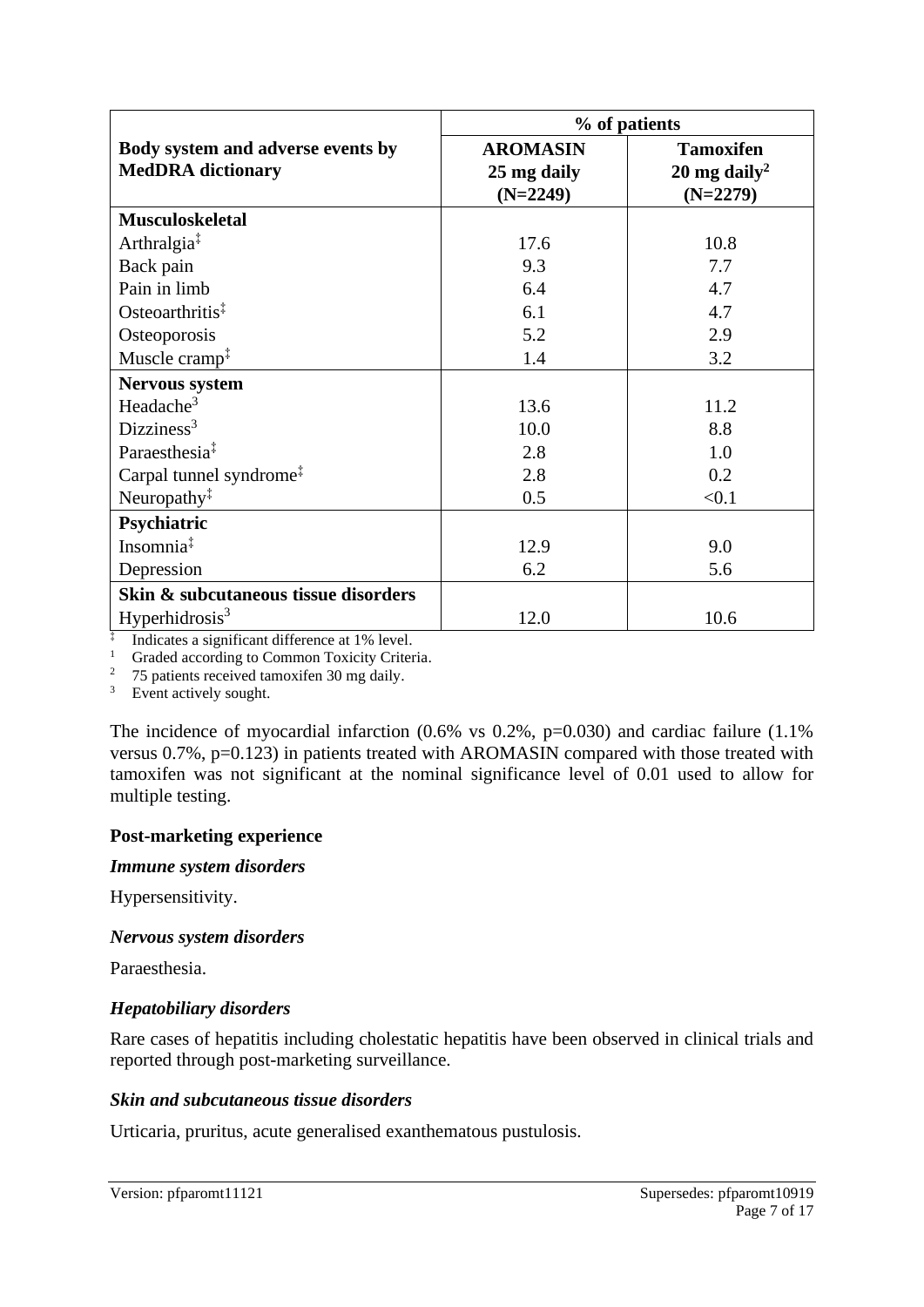#### *Musculoskeletal and connective tissue disorders*

Trigger finger, tenosynovitis stenosans.

#### **Reporting suspected adverse effects**

Reporting suspected adverse reactions after registration of the medicinal product is important. It allows continued monitoring of the benefit-risk balance of the medicinal product. Healthcare professionals are asked to report any suspected adverse reactions at https://www.tga.gov.au/reporting-problems.

### **4.9 Overdose**

Clinical trials have been conducted with AROMASIN given up to 800 mg in a single dose to healthy female volunteers and up to 600 mg daily to postmenopausal women with advanced breast cancer. These dosages were well tolerated. The single dose of AROMASIN that could result in life-threatening symptoms is not known.

There is no specific antidote to overdosage and treatment should be symptomatic. General supportive care, including frequent monitoring of vital signs and close observation of the patient, is indicated. Consider administration of activated charcoal in the event of a potentially toxic ingestion. Activated charcoal is most effective when administered within 1 hour of ingestion. In patients who are not fully conscious or have impaired gag reflex, consideration should be given to administering activated charcoal via nasogastric tube once the airway is protected. Haemodialysis is not expected to significantly enhance the clearance of AROMASIN due to extensive protein binding.

For information on the management of overdose, contact the Poisons Information Centre on 13 11 26 (Australia).

### **5. PHARMACOLOGICAL PROPERTIES**

### **5.1 Pharmacodynamic properties**

### **Mechanism of action**

Exemestane is an irreversible, steroidal aromatase inactivator, structurally related to the natural substrate androstenedione. In postmenopausal women, estrogens are produced primarily from the conversion of androgens into estrogens through the aromatase enzyme in peripheral tissues. Estrogen deprivation through aromatase inhibition is an effective and selective treatment for hormone dependent breast cancer in postmenopausal women. In postmenopausal women, AROMASIN significantly lowered serum estrogen concentrations starting from a 5 mg dose, reaching maximal suppression (80-90%) with a dose of 10-25 mg. In postmenopausal breast cancer patients treated with the 25 mg daily dose, whole body aromatisation was reduced by 98%.

Exemestane does not possess any progestogenic or estrogenic activity. A slight androgenic activity, probably due to the 17-hydro derivative, has been observed mainly at high doses. In trials with multiple daily doses, exemestane had no detectable effects on adrenal biosynthesis of cortisol or aldosterone, measured before or after ACTH challenge, thus demonstrating its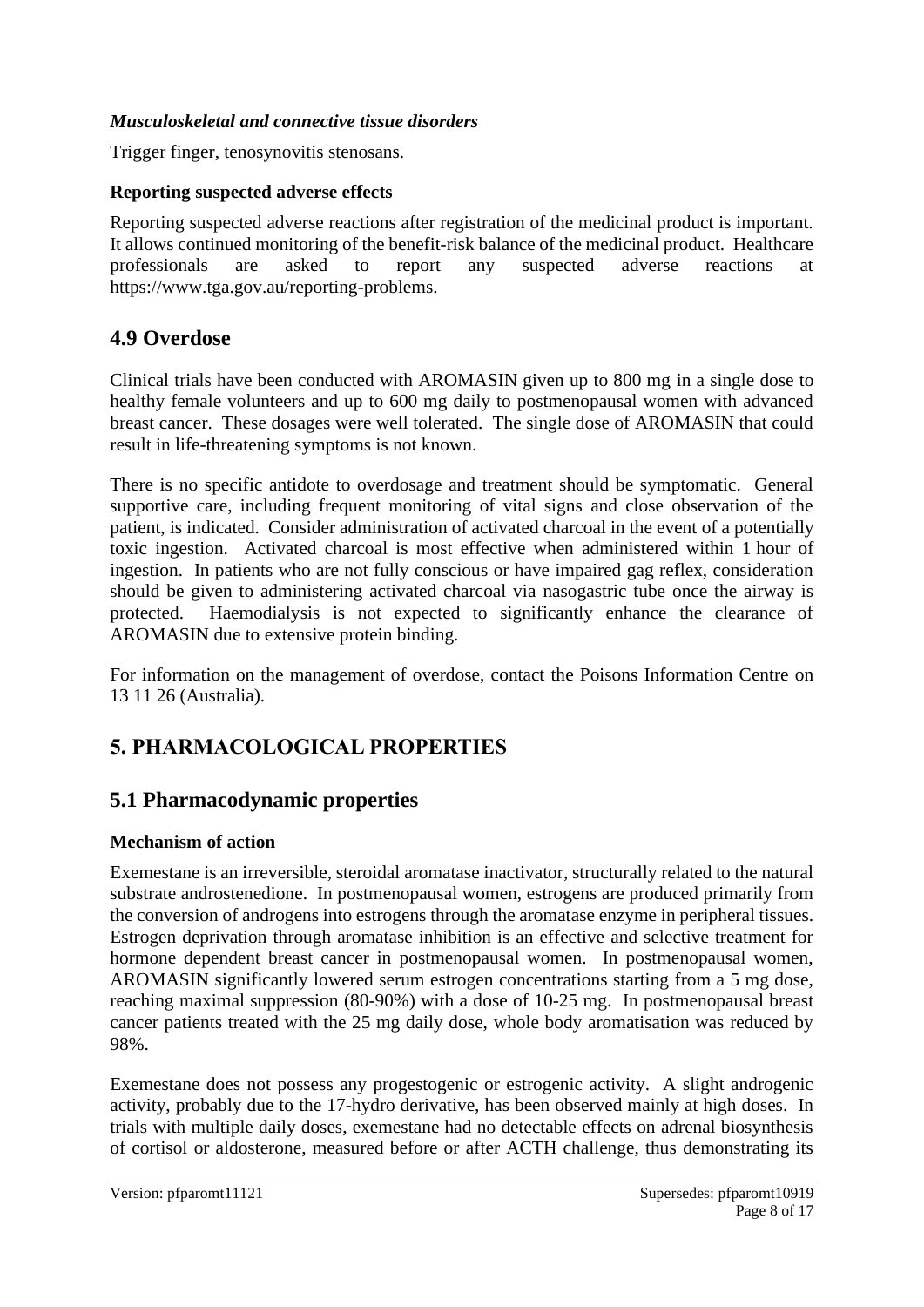selectivity with regard to the other enzymes involved in the steroidogenic pathway. Glucocorticoid or mineralocorticoid replacements are therefore not needed.

A non dose-dependent slight increase in serum LH and FSH levels has been observed even at low doses. This effect is expected for the pharmacological class and is probably the result of feedback at the pituitary level due to reduction in estrogen levels stimulating pituitary secretion of gonadotropins. A dose-related decrease in SHBG was observed, which occurred with exemestane 25 mg/day.

A sub-study of endometrial thickness was done in the early breast cancer trial 031 in patients who had received 2-3 years of tamoxifen treatment. The sub-study contained 113 patients, 61 of whom received exemestane and 52 continued on tamoxifen. At baseline, 64% of exemestane patients and 63% of tamoxifen patients had abnormal endometrial thickening ( $\geq 5$  mm on ultrasound). After 2 years, the proportion of exemestane patients with abnormal endometrial thickening had decreased to 36% whereas the proportion of tamoxifen patients with abnormal endometrial thickening remained near baseline at 64%. The difference between treatments after adjusting for baseline was statistically significant (p=0.0025).

### **Clinical trials**

### Sequential adjuvant treatment of early breast cancer

In a multicentre, randomised, double-blind study (number 031), conducted in 4724 postmenopausal patients with estrogen receptor-positive or unknown primary breast cancer, patients who had remained disease-free after receiving adjuvant tamoxifen therapy for 23 years were randomised to receive 2-3 years of AROMASIN (25 mg/day) or tamoxifen (20 or 30 mg/day) to complete a total of 5 years of hormonal therapy.

### *87-month median follow-up*

After a median duration of therapy of about 30 months and a median follow-up of about 87 months, results showed that sequential treatment with AROMASIN after 2-3 years of adjuvant tamoxifen therapy was associated with a clinically and statistically significant improvement in disease-free survival (DFS) compared with continuation of tamoxifen therapy (Table 2, Figure 1).

Results showed that in the observed study period AROMASIN significantly reduced the risk of breast cancer recurrence by 16% compared with tamoxifen (hazard ratio 0.84; p=0.002).

Overall, the beneficial effect of exemestane over tamoxifen with respect to DFS was apparent regardless of nodal status or prior chemotherapy or hormonal therapy. Statistical significance was not maintained in a few sub-groups with small sample sizes. These showed a trend favouring exemestane in patients with more than 9 nodes positive, or previous chemotherapy CMF. In patients with nodal status unknown, previous chemotherapy other, as well as unknown/missing status of previous hormonal therapy a non statistically significant trend favouring tamoxifen was observed.

In addition, exemestane also significantly prolonged breast cancer-free survival (hazard ratio 0.82,  $p=0.00263$ ), and distant recurrence-free survival (hazard ratio 0.85,  $p=0.02425$ ).

AROMASIN also reduced the risk of contralateral breast cancer, although the effect was no longer statistically significant in this observed study period (hazard ratio 0.74, p=0.12983). In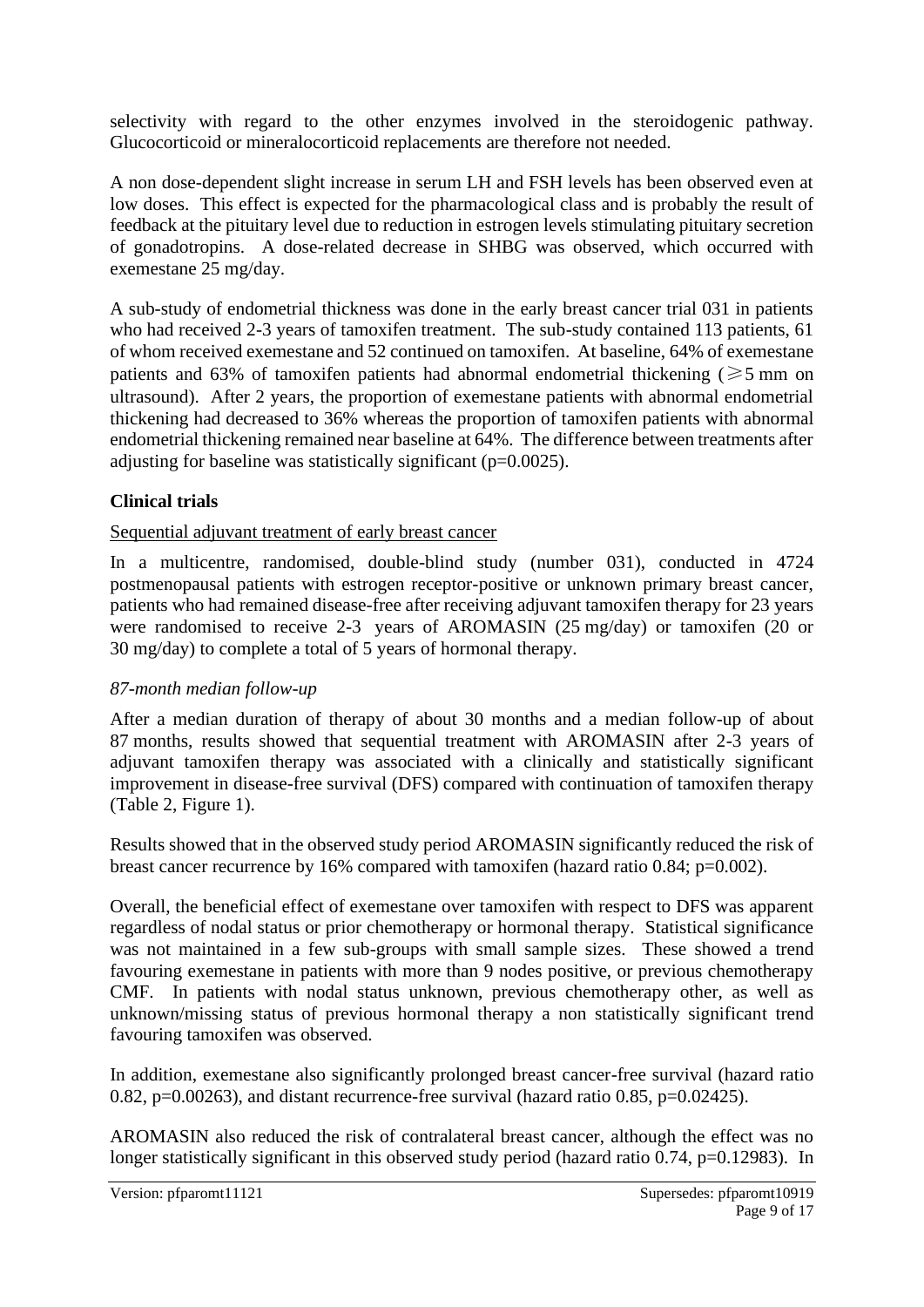the whole study population, a trend for improved overall survival was observed for exemestane (373 deaths) compared to tamoxifen (420 deaths) with a hazard ratio 0.89 (log-rank test: p=0.08972), representing an 11% reduction in the risk of death in favour of exemestane. When adjusting for the pre-specified prognostic factors (i.e., ER status, nodal status, prior chemotherapy, use of HRT and use of bisphosphonates), a statistically significant 18% reduction in the risk of dying (hazard ratio for overall survival 0.82; Wald chi square test: p=0.0082) was observed for exemestane compared to tamoxifen in the whole study population.

In the additional analysis for the subset of patients with estrogen receptor positive or unknown status, the unadjusted overall survival hazard ratio was  $0.86$  (log-rank test:  $p=0.04262$ ), representing a clinically and statistically significant 14% reduction in the risk of dying.

Results from a bone sub-study indicate that treatment with exemestane for 2-3 years following 2-3 years of tamoxifen treatment increased bone loss while on treatment (mean % change from baseline for BMD at 36 months: -3.37 [spine], -2.96 [total hip] for exemestane and -1.29 [spine], -2.02 [total hip], for tamoxifen). However, by the end of the 24 month post treatment period there were minimal differences in the change in BMD from baseline for both treatment groups, the tamoxifen arm having slightly greater final reductions in BMD at all sites (mean % change from baseline for BMD at 24 months post treatment -2.17 [spine], -3.06 [total hip] for exemestane and -3.44 [spine], -4.15 [total hip] for tamoxifen).

The all fractures reported on-treatment and during follow-up was significantly higher in the exemestane group than on tamoxifen  $(169 \t{7.3\%}]$  versus 122 [5.2%]; p=0.004), but no difference was noted in the number of fractures reported as osteoporotic.

**Figure 1. Disease-free survival in study 031 of postmenopausal women with early breast cancer**



#### *119-month final follow-up*

After a median duration of therapy of about 30 months and a median follow-up of about 119 months, results showed that sequential treatment with AROMASIN after 2 to 3 years of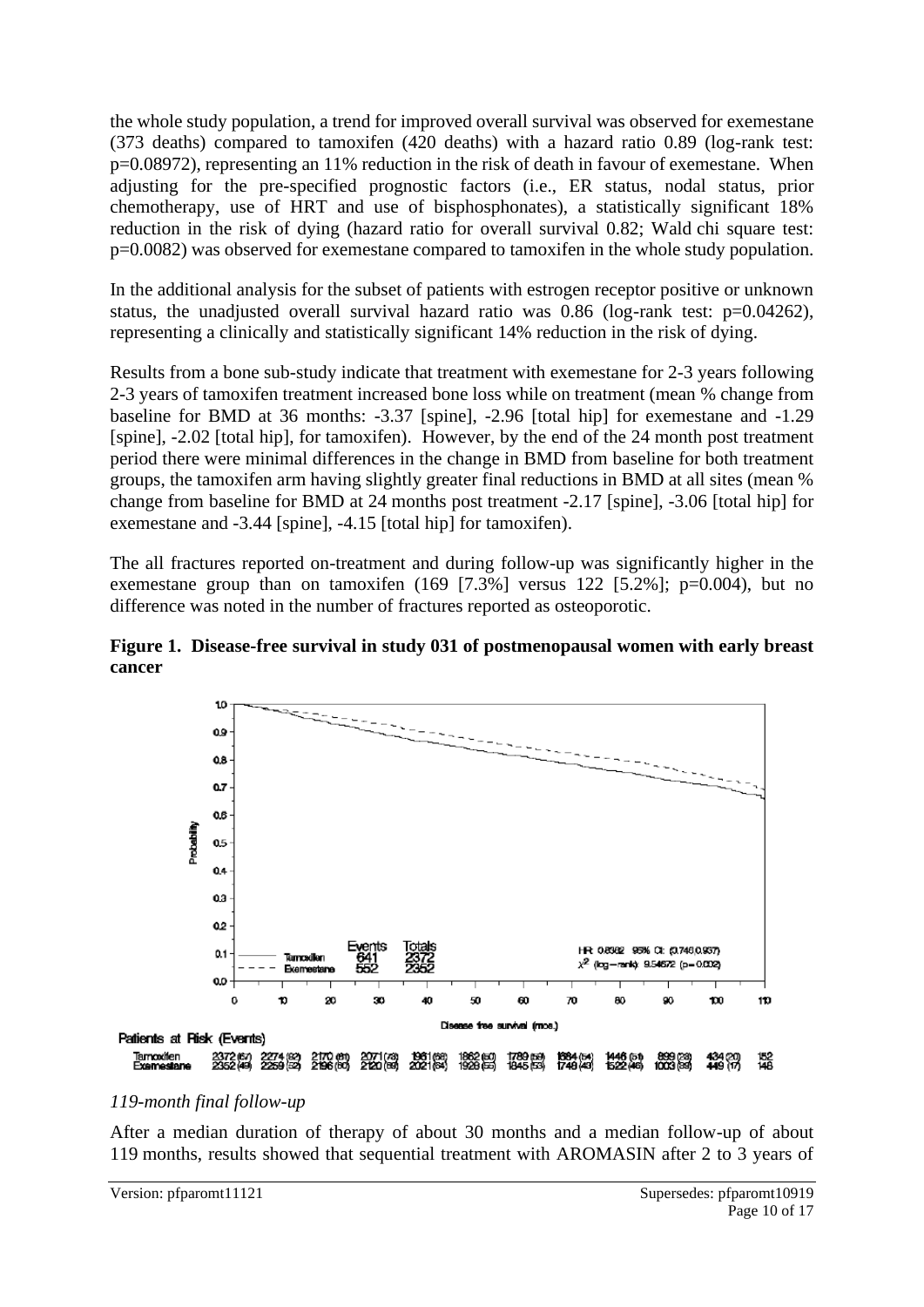adjuvant tamoxifen therapy was associated with a clinically and statistically significant improvement in DFS compared with continuation of tamoxifen therapy. Analysis showed that over the observed study period AROMASIN reduced the risk of breast cancer recurrence by 14% compared with tamoxifen (hazard ratio 0.86, p=0.00393). The beneficial effect of AROMASIN over tamoxifen with respect to DFS was apparent regardless of nodal status or prior chemotherapy.

AROMASIN also significantly prolonged breast cancer-free survival (hazard ratio 0.83, p<0.00152), and distant recurrence-free survival (hazard ratio 0.86, p=0.02213). AROMASIN also reduced risk of contralateral breast cancer; however, the effect was no longer statistically significant (hazard ratio  $0.75$ ,  $p=0.10707$ ).

In the whole study population, overall survival was not statistically different between the two groups with 467 deaths (19.9%) occurring in the AROMASIN group and 510 deaths (21.5%) in the tamoxifen group (hazard ratio 0.91,  $p=0.15737$ , not adjusted for multiple testing). For the subset of patients with estrogen receptor positive or unknown status, the unadjusted overall survival hazard ratio was 0.89 (log-rank test:  $p=0.07881$ ) in the AROMASIN group relative to the tamoxifen group.

In the whole study population, a statistically significant 14% reduction in the risk of dying (hazard ratio for OS 0.86; Wald chi square test:  $p=0.0257$ ) was observed for AROMASIN compared with tamoxifen when adjusting for the prespecified prognostic factors (i.e., ER status, nodal status, prior chemotherapy, use of HRT and use of bisphosphonates).

A lower incidence of other second (non-breast) primary cancers was observed in exemestane-treated patients compared with tamoxifen only-treated patients (9.9% vs. 12.4%).

In the main study, which had a median follow-up in all participants of 119 months (0-163.94) and median duration of exemestane treatment of 30 months (0-40.41), the incidence of bone fractures was reported on 169 (7.3%) patients in the exemestane group compared with 122 (5.2%) patients in the tamoxifen group ( $p=0.004$ ).

|                                                           | <b>No. of Events</b> |                  | <b>Hazard Ratio</b>                 |           |
|-----------------------------------------------------------|----------------------|------------------|-------------------------------------|-----------|
|                                                           | <b>Exemestane</b>    | <b>Tamoxifen</b> | <b>Hazard Ratio</b>                 | p-value   |
| 30-Month Median Treatment and 34.5-Month Median Follow-Up |                      |                  |                                     |           |
| Disease-free<br>survival <sup>a</sup>                     | 213                  | 306              | 0.69 (95% CI: 0.58-0.82)            | 0.00003   |
| Breast cancer-free<br>survival <sup>b</sup>               | 171                  | 262              | $0.65$ (95% CI: 0.54-0.79)          | < 0.00001 |
| Contralateral breast<br>cancer                            | 8                    | 25               | $0.32$ (95% CI: 0.15-0.72)          | 0.00340   |
| Distant recurrence-<br>free survival <sup>c</sup>         | 142                  | 204              | $0.70(95\% \text{ CI: } 0.56-0.86)$ | 0.00083   |
| Overall survival <sup>d</sup>                             | 116                  | 137              | $0.86$ (95% CI: 0.67-1.10)          | 0.22962   |

**Table 2. Efficacy results from IES in postmenopausal women with early breast cancer (ITT)**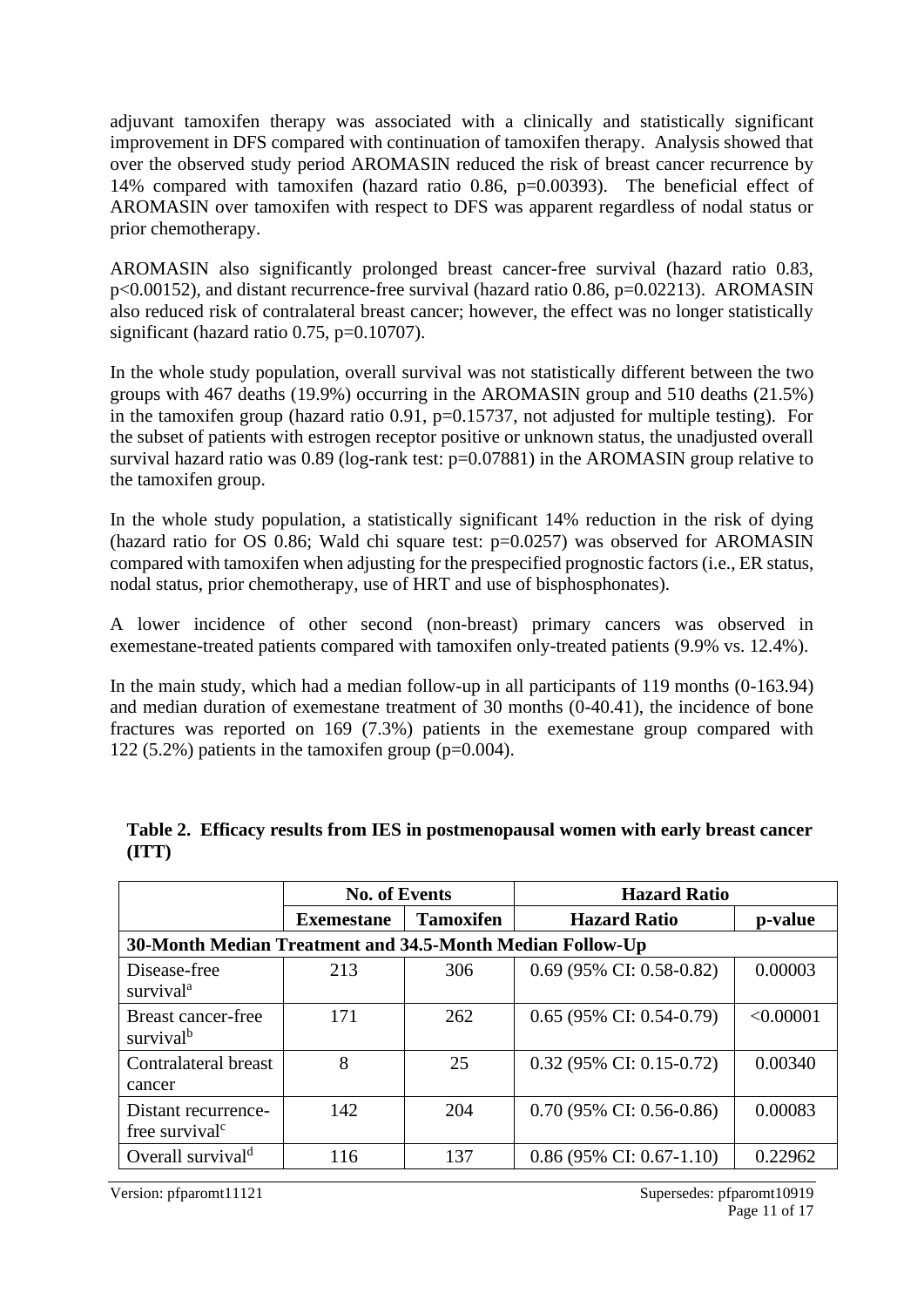|                                                          | <b>No. of Events</b> |                  | <b>Hazard Ratio</b>                 |         |
|----------------------------------------------------------|----------------------|------------------|-------------------------------------|---------|
|                                                          | <b>Exemestane</b>    | <b>Tamoxifen</b> | <b>Hazard Ratio</b>                 | p-value |
| 30-Month Median Treatment and 52-Month Median Follow-Up  |                      |                  |                                     |         |
| Disease-free<br>survival <sup>a</sup>                    | 354                  | 453              | 0.77 (95% CI: 0.67-0.88)            | 0.00015 |
| Breast cancer-free<br>survival <sup>b</sup>              | 289                  | 373              | $0.76$ (95% CI: 0.65-0.89)          | 0.00041 |
| Contralateral breast<br>cancer                           | 20                   | 35               | 0.57 (95% CI: 0.33-0.99)            | 0.04158 |
| Distant recurrence-<br>free survival <sup>c</sup>        | 248                  | 297              | 0.83 (95% CI: 0.70-0.98)            | 0.02621 |
| Overall survival <sup>d</sup>                            | 222                  | 262              | $0.85$ (95% CI: 0.71-1.02)          | 0.07362 |
| 30-Month Median Treatment and 87-Month Median Follow-Up  |                      |                  |                                     |         |
| Disease-free<br>survival <sup>a</sup>                    | 552                  | 641              | 0.84 (95% CI: 0.75-0.94)            | 0.002   |
| <b>Breast cancer-free</b><br>survival <sup>b</sup>       | 434                  | 513              | 0.82 (95% CI: 0.72-0.94)            | 0.00263 |
| Contralateral breast<br>cancer                           | 43                   | 58               | $0.74$ (95% CI: 0.50-1.10)          | 0.12983 |
| Distant recurrence-<br>free survival <sup>c</sup>        | 353                  | 409              | $0.85$ ((95% CI: 0.74-0.98)         | 0.02425 |
| Overall survival <sup>d</sup>                            | 373                  | 420              | 0.89 (95% CI: 0.77-1.02)            | 0.08972 |
| 30-Month Median Treatment and 119-Month Median Follow-Up |                      |                  |                                     |         |
| Disease-free<br>survival <sup>a</sup>                    | 672                  | 761              | 0.86 (95% CI: 0.77-0.95)            | 0.00393 |
| Breast cancer-free<br>survival <sup>b</sup>              | 517                  | 608              | 0.83 (95% CI: 0.74-0.93)            | 0.00152 |
| <b>Contralateral breast</b><br>cancer                    | 57                   | 75               | $0.75(95\% \text{ CI: } 0.53-1.06)$ | 0.10707 |
| Distant recurrence-<br>free survival <sup>c</sup>        | 411                  | 472              | 0.86 (95% CI: 0.75-0.98)            | 0.02213 |
| Overall survival <sup>d</sup>                            | 467                  | 510              | 0.91 (95% CI: 0.81-1.04)            | 0.15737 |

**Table 2. Efficacy results from IES in postmenopausal women with early breast cancer (ITT)**

CI=confidence interval; IES=Intergroup Exemestane Study; ITT=intention-to-treat.

<span id="page-11-0"></span>a. Disease-free survival is defined as the first occurrence of local or distant recurrence, contralateral breast cancer or death from any cause.

<span id="page-11-1"></span>b. Breast cancer-free survival is defined as the first occurrence of local or distant recurrence, contralateral breast cancer or breast cancer death.

<span id="page-11-2"></span>c. Distant recurrence-free survival is defined as the first occurrence of distant recurrence or breast cancer death.

<span id="page-11-3"></span>d. Overall survival is defined as occurrence of death from any cause.

#### Treatment of advanced breast cancer

Efficacy data in patients progressing while on anti-estrogen therapy (second-line treatment) include results from a phase III study (multicentre, multinational, peer-reviewed, randomised, double-blind, controlled) with AROMASIN 25 mg daily versus megestrol acetate 40 mg qid in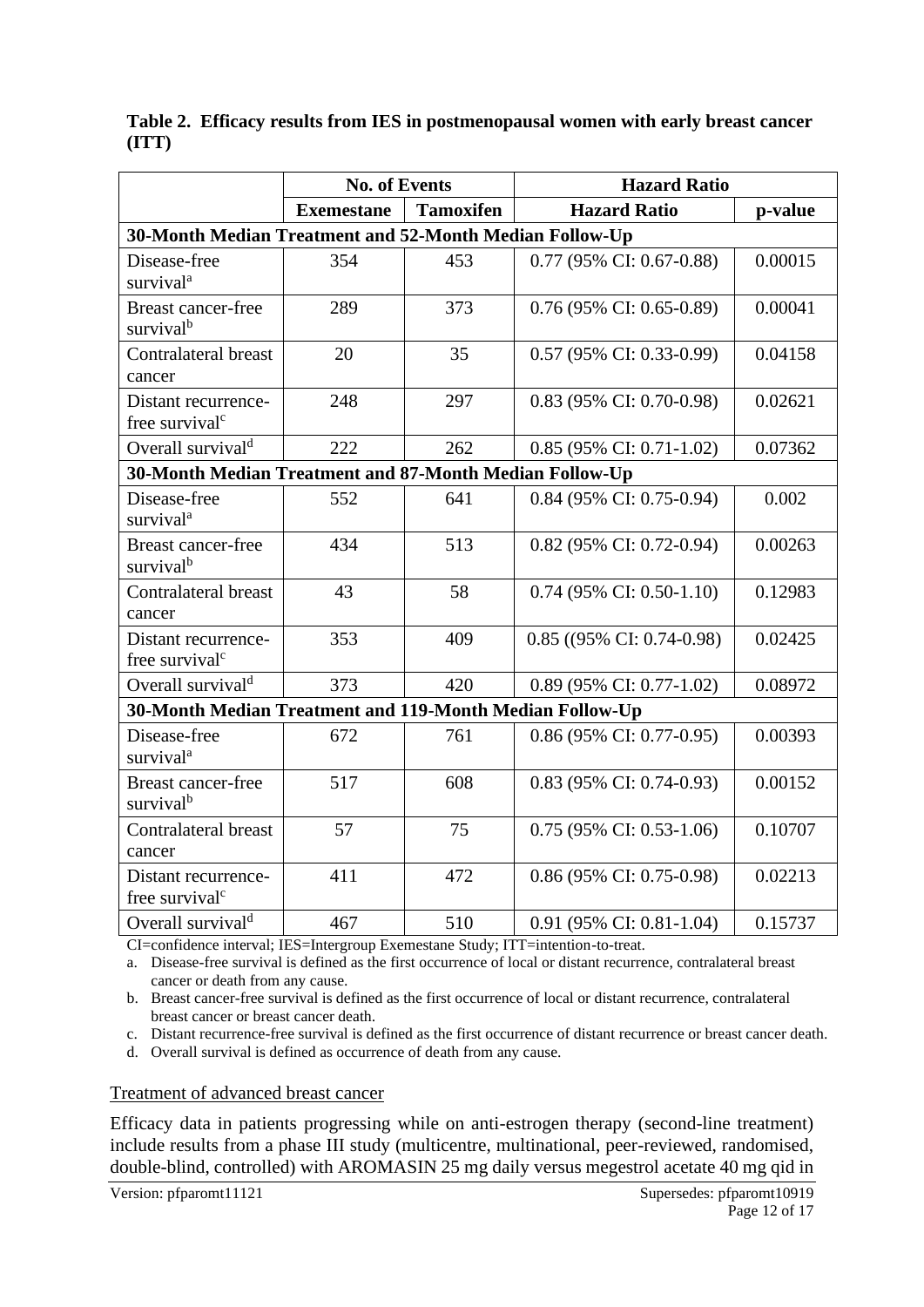763 patients. All patients had failed on prior tamoxifen treatment. The population characteristics were representative of postmenopausal patients with relapsed advanced breast cancer. The median age was 65 years. Various races were represented, the majority being Caucasian. Most patients (70%) were estrogen receptor/progesterone receptor positive and most had measurable disease. Almost 50% had predominantly visceral disease.

The peer-reviewed results of this controlled study indicate that AROMASIN and megestrol acetate are equivalent in terms of objective responses, with objective response rates of 12.4% for megestrol acetate versus 15.0% for AROMASIN (C.I. for difference -7.5+2.3). Overall success rates (Complete Response, Partial Response or No Change) are also comparable, 37.4% for AROMASIN versus 34.6% for megestrol acetate.

Conversely, duration of overall success (median:  $60.1$  versus 49.1 weeks,  $p=0.025$ ), time to progression (median: 20.3 versus 16.6 weeks, p=0.037), time to treatment failure (median: 16.3 versus 15.7 weeks, p=0.042), and survival (median not yet achieved versus 123.4 weeks, p=0.039) are significantly longer in AROMASIN-treated patients than in those treated with megestrol acetate. The point estimates for survival at the 25th percentile (75% survival) are 74.6 weeks (95% C.I. 59.1, 91.0) for AROMASIN and 55.0 weeks (95% C.I. 46.1, 70.3) for megestrol acetate. The Kaplan-Meier curve for time to tumour progression is shown in Figure 2.

**Figure 2. Time to tumour progression in the comparative study of AROMASIN and megestrol acetate**



Efficacy was also observed in patients having progressed following multiple hormone therapies (third-line therapy). Three peer-reviewed uncontrolled phase II studies were conducted at the recommended dose of 25 mg AROMASIN. In the combined analysis, which was of the descriptive type, AROMASIN induced objective response, with a median duration of 61 weeks, in 9% of the patients (95% C.I. 6, 12) and overall clinical benefit, with a median duration of 37 weeks, in 26% of the cases (95% C.I. 22, 31). Although survival cannot yet be estimated in each of the three studies, median survival in the overall population (intent-to-treat) was approximately 30 months (131.1 weeks, 95% C.I. 100.0, 147.1 weeks). AROMASIN was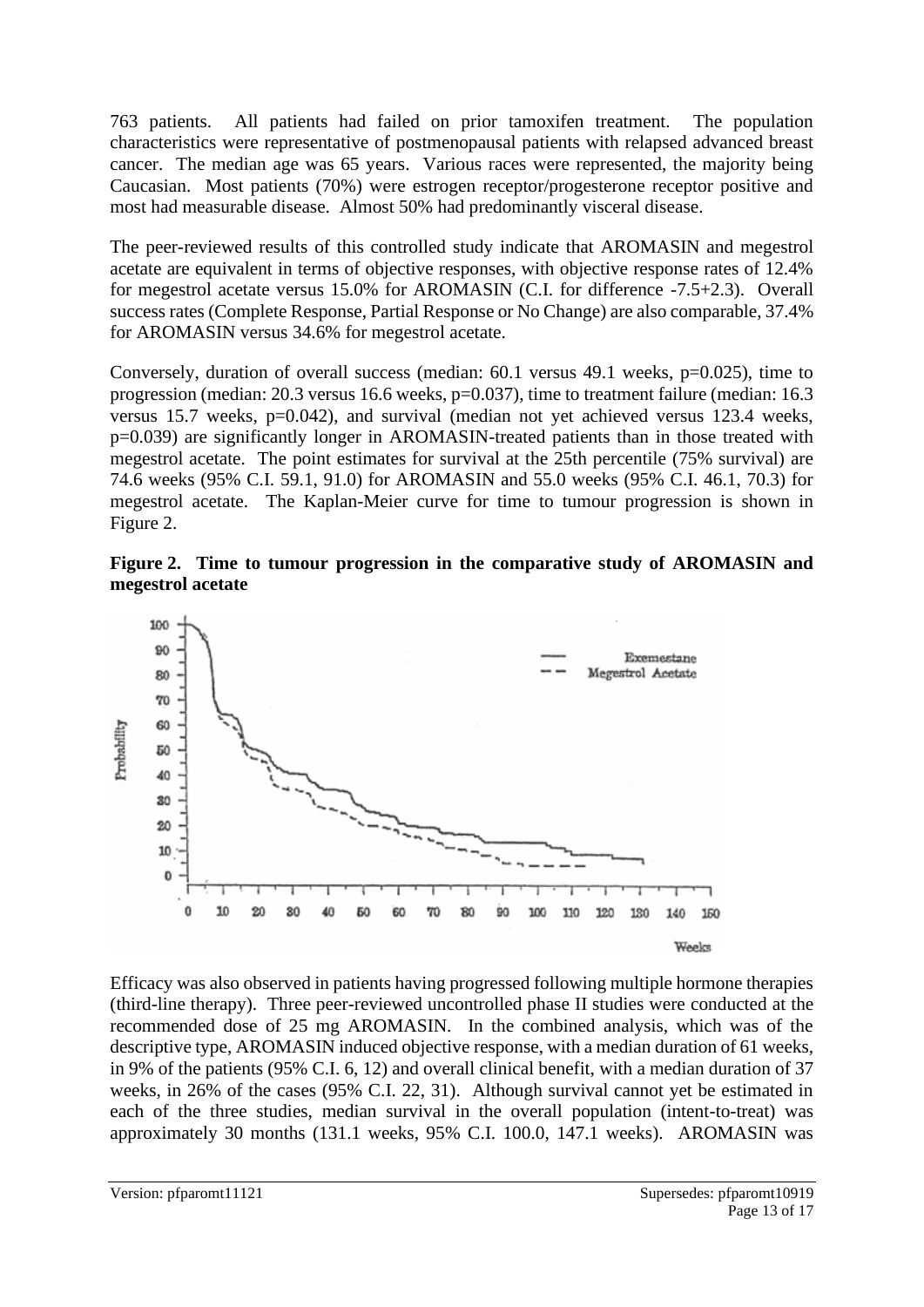effective both in patients experiencing failure of megestrol acetate and failure of other nonsteroidal aromatase inhibitors.

# **5.2 Pharmacokinetic properties**

### **Absorption**

Following oral administration, exemestane is rapidly and extensively absorbed, although animal data suggest that the absolute bioavailability was low due to an extensive first-pass effect. At a single dose of 25 mg given after a meal, average peak plasma levels of 18 ng/mL are achieved within 2 hours post-dosing. Food was shown to enhance absorption, resulting in plasma levels 30-40% higher than those observed in subjects under fasting conditions.

### **Distribution**

After the peak, plasma levels of exemestane decline in a polyexponential manner with a terminal half-life of approximately 24 hours. The plasma protein binding of exemestane is approximately 90% and the fraction bound is independent of total concentration. distribution of the drug and/or its metabolites into blood cells is negligible.

### **Metabolism and excretion**

No significant deviations from dose-proportional pharmacokinetics were observed in healthy volunteers up to a 50 mg oral dose. Following repeated daily administration of 25 mg, plasma concentrations of the unchanged drug were of a similar order to those measured after single dosing. Following oral administration of a single dose of radiolabelled exemestane, the elimination of drug-related products was shown to be essentially complete within 1 week, with approximately equal proportions of the dose eliminated in urine and faeces. The amount of drug excreted unchanged in urine is less than 1% of the dose. The biotransformation proceeds through oxidation of the methylene group at position 6 via the CYP 3A4 isoenzyme and/or reduction of 17-keto group by aldoketoreductases. Subsequently, many secondary metabolites are formed, each accounting for a limited amount of the dose. The metabolites are either inactive or less active than the parent drug in inhibiting aromatase.

### **Special populations**

**Age:** No significant correlation between the systemic exposure of exemestane and the age of subjects has been observed.

**Renal Insufficiency:** Exemestane pharmacokinetics has been investigated in subjects with severe renal insufficiency (CL<sub>CR</sub>  $\leq 30$  mL/min). In these subjects the systemic exposure to exemestane after a single dose was found to be approximately double that of healthy volunteers. This difference, although pharmacokinetically significant, is unlikely to require dose adjustment, given the good tolerability observed in humans at doses up to 8 times the recommended dose. However, AROMASIN should be used with caution in patients with renal insufficiency.

**Hepatic Insufficiency:** Exemestane pharmacokinetics have been investigated in subjects with moderate and severe hepatic insufficiency. The systemic exposure to exemestane was 2-3 times higher than in healthy volunteers. As for renal insufficiency, dose adjustment is unlikely to be required. However, AROMASIN should be used with caution in patients with hepatic impairment.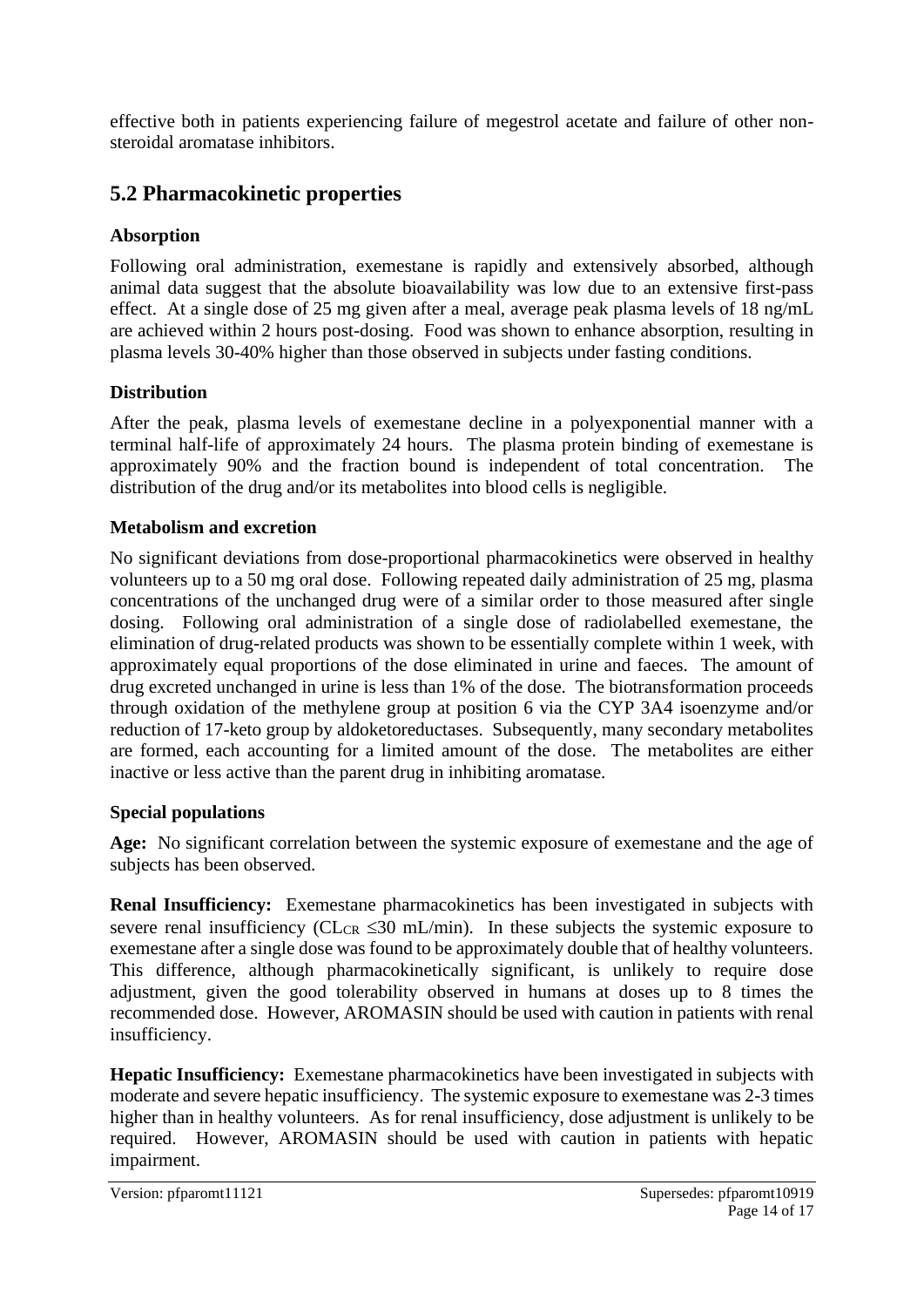# **5.3 Preclinical safety data**

### **Genotoxicity**

Exemestane was not mutagenic in bacteria (Ames test), in V79 Chinese hamster cells nor did it cause DNA damage in rat hepatocytes. Although exemestane was clastogenic in lymphocytes *in vitro*, it was not clastogenic in two *in vivo* studies.

### **Carcinogenicity**

A two-year carcinogenicity study in mice at doses of 50, 150 and 450 mg/kg/day exemestane (gavage) resulted in an increased incidence of hepatocellular adenomas and/or carcinomas at doses >50 mg/kg/day in males and >150 mg/kg/day in females. Exposures (plasma AUC) at these doses were 4 and 37 times, respectively, exposure in patients at the recommended dose. However, statistical significance was only reached at the high dose exposures (approximately 34 (male) and 75 (female) fold the AUC in patients). An increased incidence of renal tubular adenomas was observed in male mice at the high dose of 450 mg/kg/day.

A carcinogenicity study was conducted in rats at doses of 30, 100 and 315 mg/kg/day (gavage) for 92 weeks in males and 2 years in females. No evidence of carcinogenic activity up to the highest dose tested (315 mg/kg/day) was observed. At the highest dose, plasma  $AUC_{(0-24hr)}$ levels in male and female rats were 19 and 31 fold higher than those measured in the postmenopausal cancer patients, receiving the recommended clinical dose.

# **6. PHARMACEUTICAL PARTICULARS**

### **6.1 List of excipients**

Colloidal hydrated silica, Crospovidone, Hypromellose, Magnesium carbonate hydrate, Magnesium stearate, Mannitol, Microcrystalline cellulose, Methyl hydroxybenzoate, Macrogol 6000, Polysorbate 80, Polyvinyl alcohol, Simethicone, Sodium starch glycollate, Sucrose, Titanium dioxide, Cetyl esters wax, Purified talc, Carnauba wax, Black printing ink.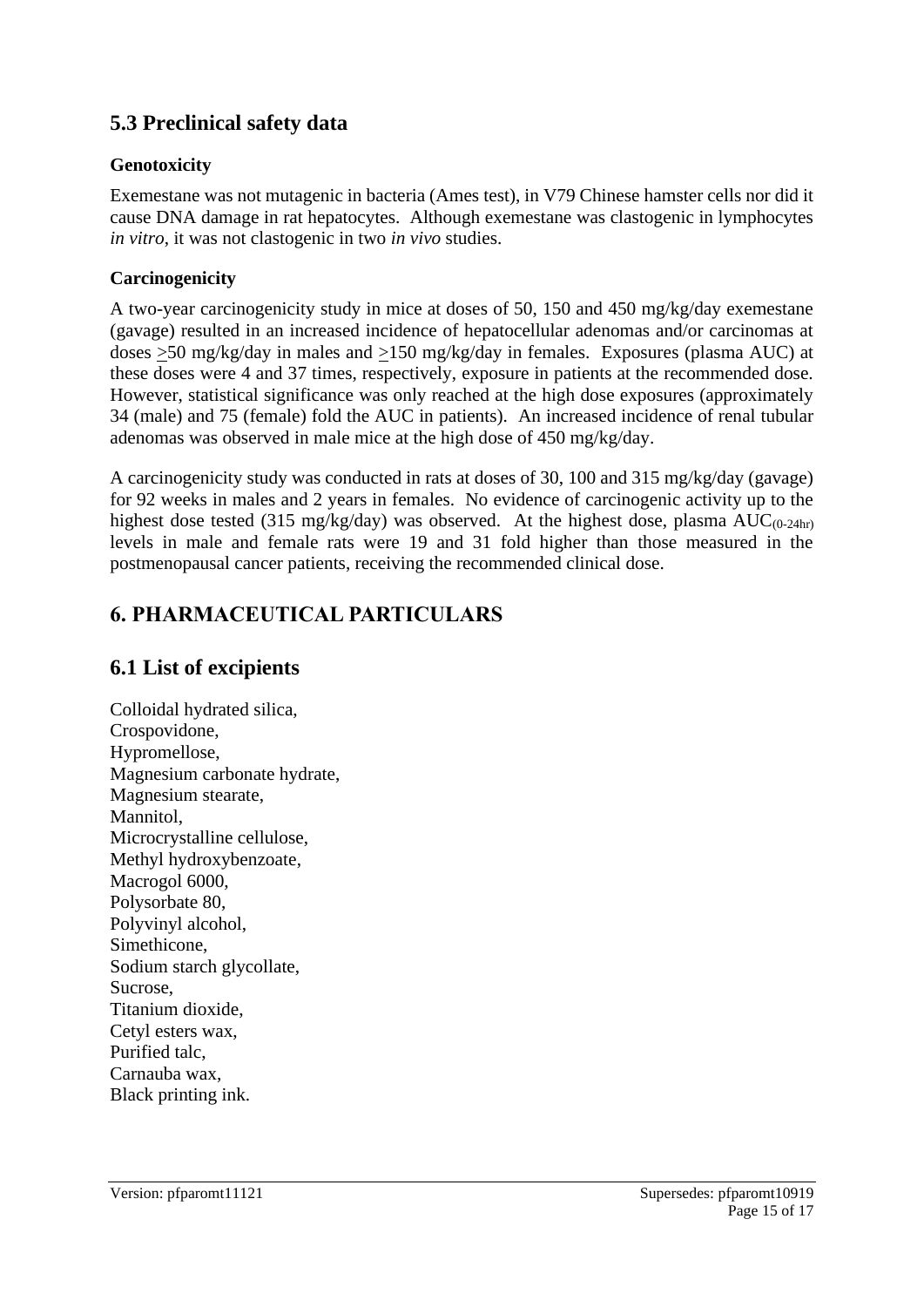# **6.2 Incompatibilities**

Incompatibilities were either not assessed or not identified as part of the registration of this medicine.

# **6.3 Shelf life**

In Australia, information on the shelf life can be found on the public summary of the Australian Register of Therapeutic Goods (ARTG). The expiry date can be found on the packaging.

### **6.4 Special precautions for storage**

Store below 30°C.

### **6.5 Nature and contents of container**

25 mg tablets in blister packs: 15s, 30s, 90s.

Not all pack sizes may be marketed.

### **6.6 Special conditions for disposal**

In Australia, any unused medicine or waste material should be disposed of by taking to your local pharmacy.

### **6.7 Physicochemical properties**

### **Chemical structure**

Non-proprietary name: Exemestane

Chemical name: 6-methylenandrosta-1,4-diene-3,17-dione



Exemestane is a white or yellowish-white powder, which is freely soluble in N,N-dimethylformamide, soluble in methanol and practically insoluble in water. Due to the very low solubility in water, the drug is micronised.

### **CAS number**

CAS-107868-30-4